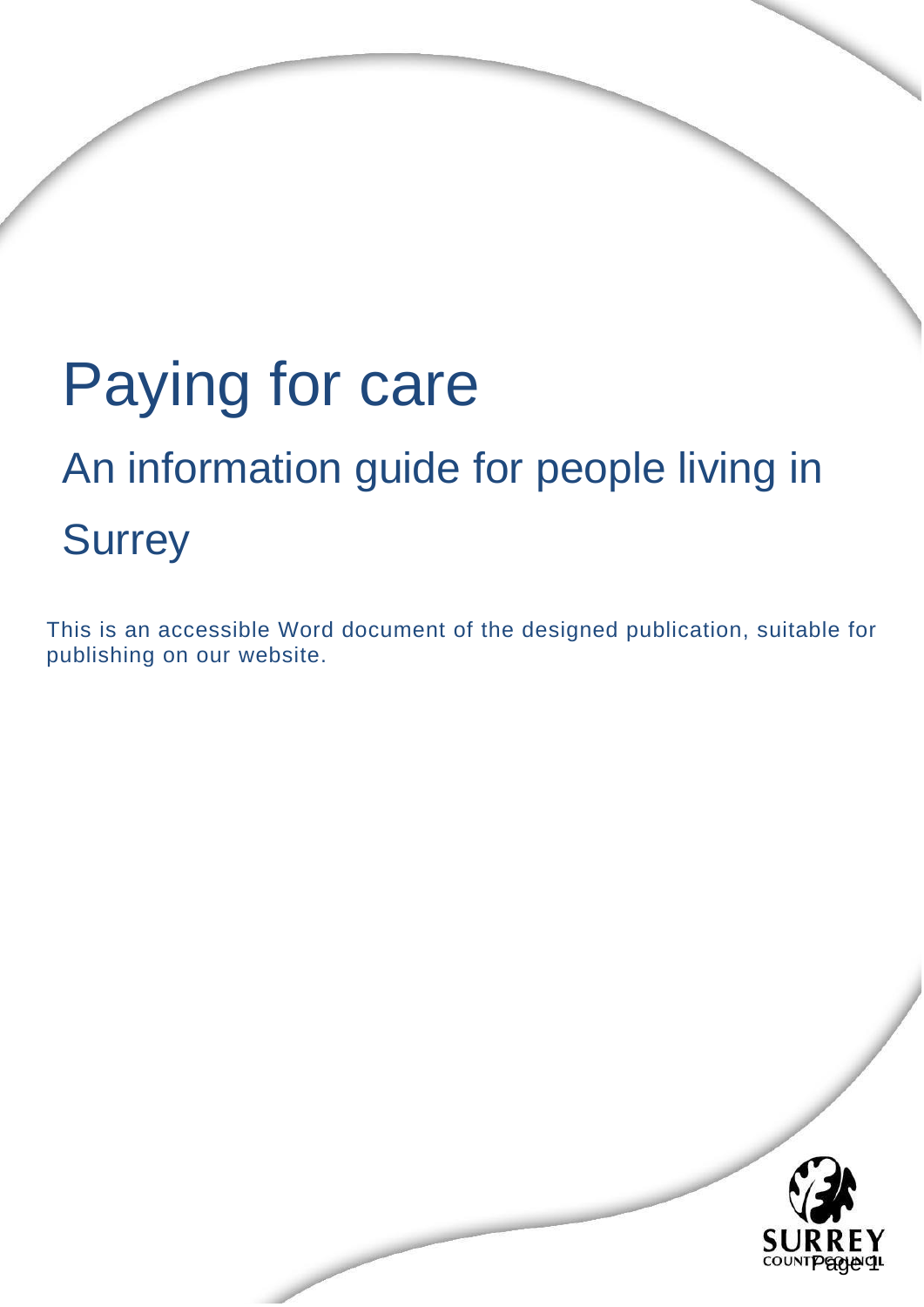# **If you would like this information in large print, Braille, on CD or in another language please contact us:**

**Telephone:** 0300 200 1005 **Textphone (via Text Relay):** 18001 0300 200 1005 **SMS:** 07527 182861 **Email:** [contact.centre@surreycc.gov.uk](mailto:contact.centre@surreycc.gov.uk)

# **Contents**

# **Introduction (page 4)**

- When and how Adult Social Care can help
- Your personal budget
- What services are chargeable
- What services are provided free of charge
- The financial assessment process
- What if I do not want a financial assessment?

# **Part 1 – Paying for community care and support services (page 7)**

- What information will I need to give?
- Disability-related costs
- How is the charge calculated?
- Minimum Income Guarantee allowance
- When will I know how much I have to pay?
- What if I do not agree with the charge?
- How do I pay for my care?
- Changes that may affect your weekly charge
- What if I cannot pay?
- Making future decisions
- Lasting Power of Attorney

# **Part 2 – Paying for residential and nursing home care (page 11)**

- How much capital can I have if I go into a home?
- What happens if I have to pay the full costs?
- Do I have to pay for nursing care?
- What if I own property?
- What is the '12 week property disregard'?
- What income do you include?
- How much income do I keep?
- Will I be entitled to any welfare benefits?
- What if the home I choose costs more than the council will pay?
- How do you calculate the charge?
- What if I disagree with the amount you ask me to pay?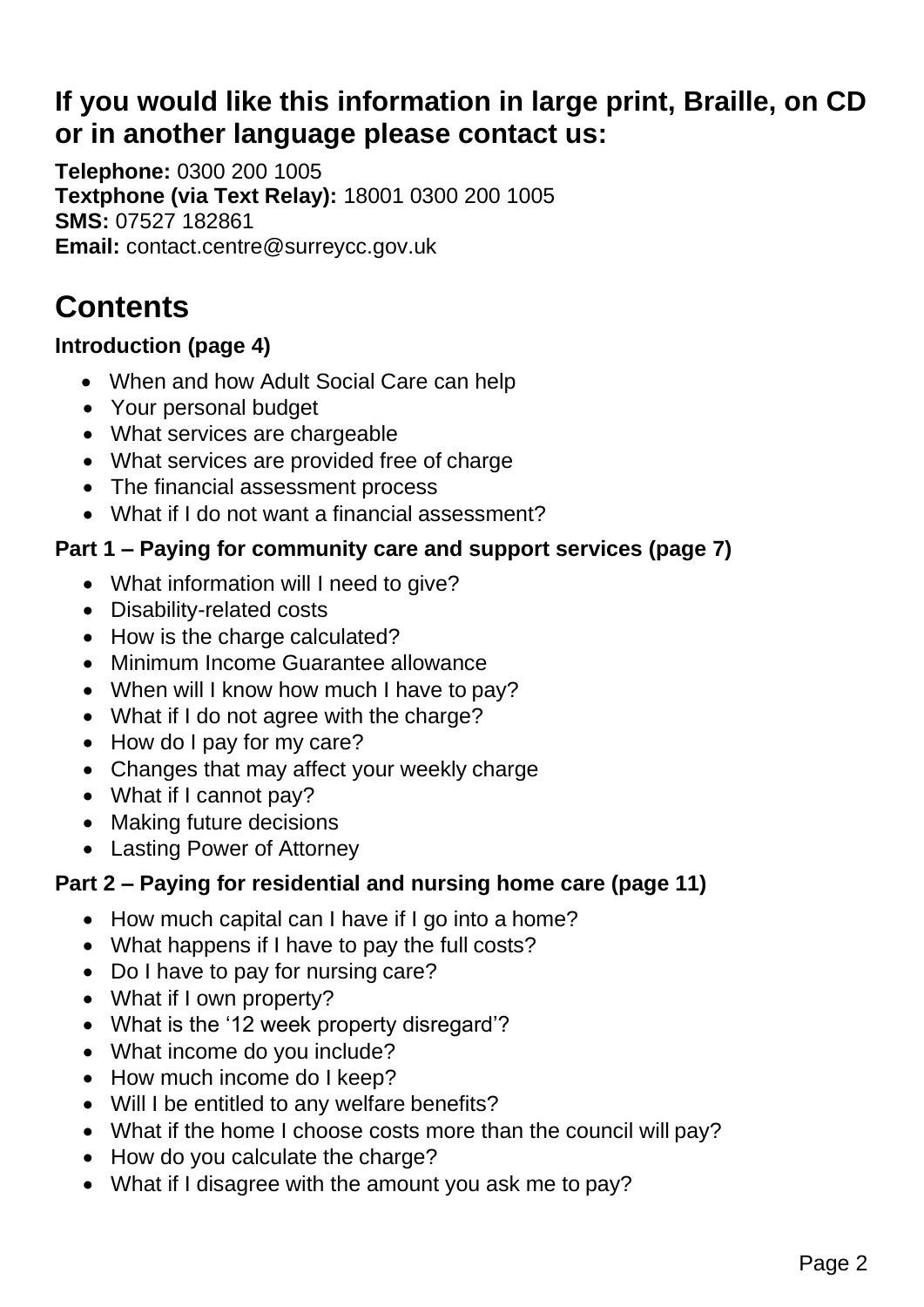# **Part 3 – What are my options if my property is included? (page 15)**

- If you do not want to sell your property
- What if I want to sell my home but can't afford the fees until it is sold?
- What is the deferred payment scheme?

# **Useful contact numbers (page 17)**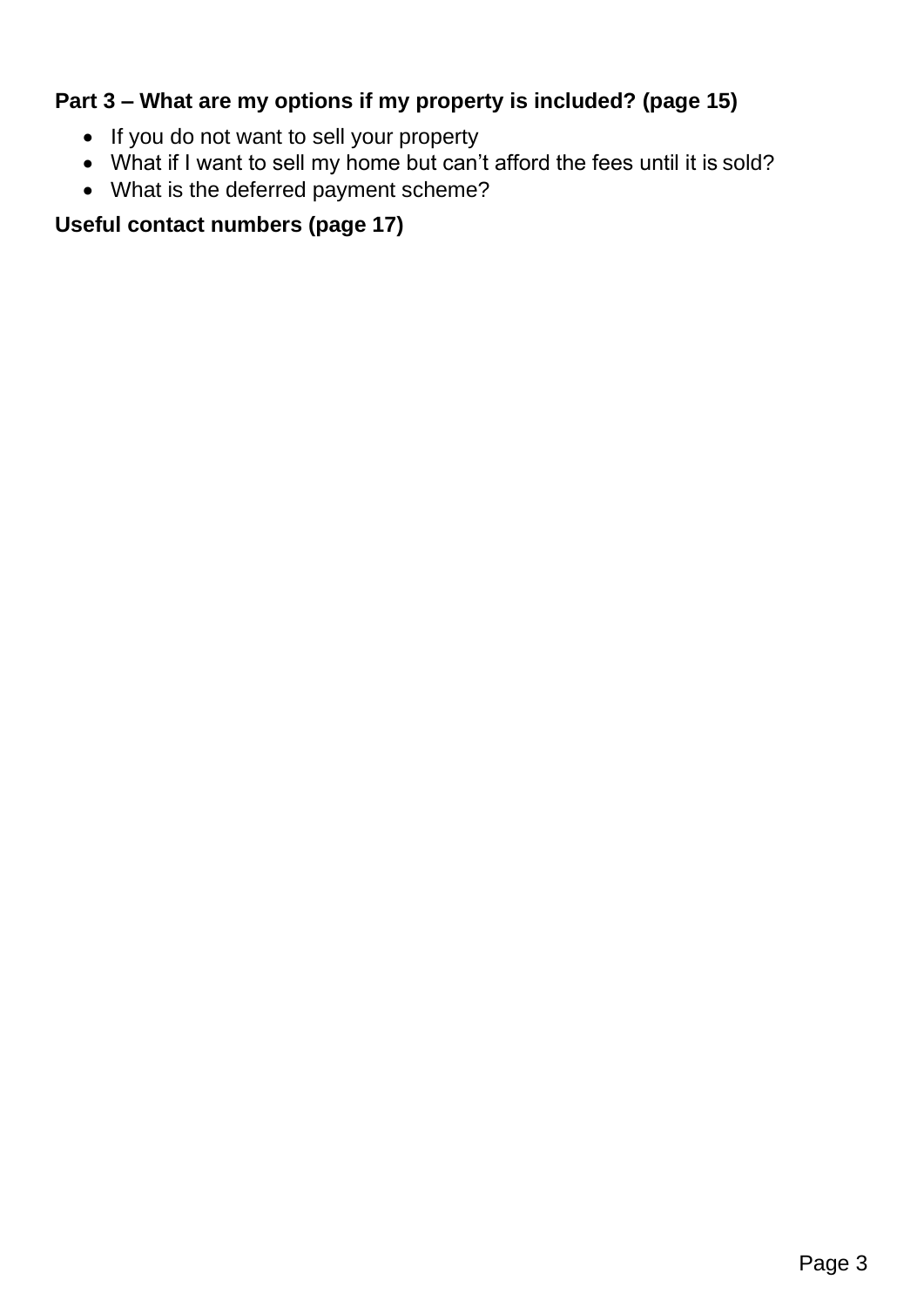# **Introduction**

This booklet explains how we charge for care and support services and includes information about:

- the type of services we charge for and those that are free
- how we work out what you can afford to pay
- other financial help available
- information for those who are paying the full cost
- where to find more advice and information.

# **When and how Adult Social Care can help**

Our ambition in Adult Social Care is to promote independence and wellbeing to enable residents to live healthy, active, and independent lives. We aim to do this by focusing on what is most important to you, recognising your strengths and the networks you have to help you stay connected to your communities.

In the first instance, we will help you to access information, advice and support in your community and family to help you help yourselves. Our priority is to support carers of all ages, and residents who have long term and complex needs that prevent them from doing routine things each day.

We do provide short term support to help you get back to full fitness or mobility after a hospital stay or if you are recovering from a mental illness, with the expectation this support is reduced over time as independence grows and wellbeing improves.

Social care support is not free to all residents. If you have longer term or more complex needs, we might need to carry out a more detailed assessment to see if you are eligible to receive social care support. You will also be asked to complete a financial assessment. We will use this information to work out if you need to contribute towards your support and how much the contribution will be. The amount you will be asked to pay will depend on your income, savings and some types of expenditure.

#### **Go online to see if you are eligible for our help**

Complete a quick and easy online checklist to see if you're likely to be eligible for social care support and if you will need to pay. If you look after someone use the online checklist for carers. **Visit: surreycc.gov.uk/adultsocialcareonline**

For wider information and local support contact the Surrey County Council Adult Social Care information and advice line:

**Telephone:** 0300 200 1005 **Textphone (via Text Relay):** 18001 0300 200 1005 **SMS:** 07527 182861 (for the deaf or hard of hearing) **Email:** [contactcentre.adults@surreycc.gov.uk](mailto:contactcentre.adults@surreycc.gov.uk) **Visit:** [www.surreycc.gov.uk/adultsocialcare](http://www.surreycc.gov.uk/adultsocialcare)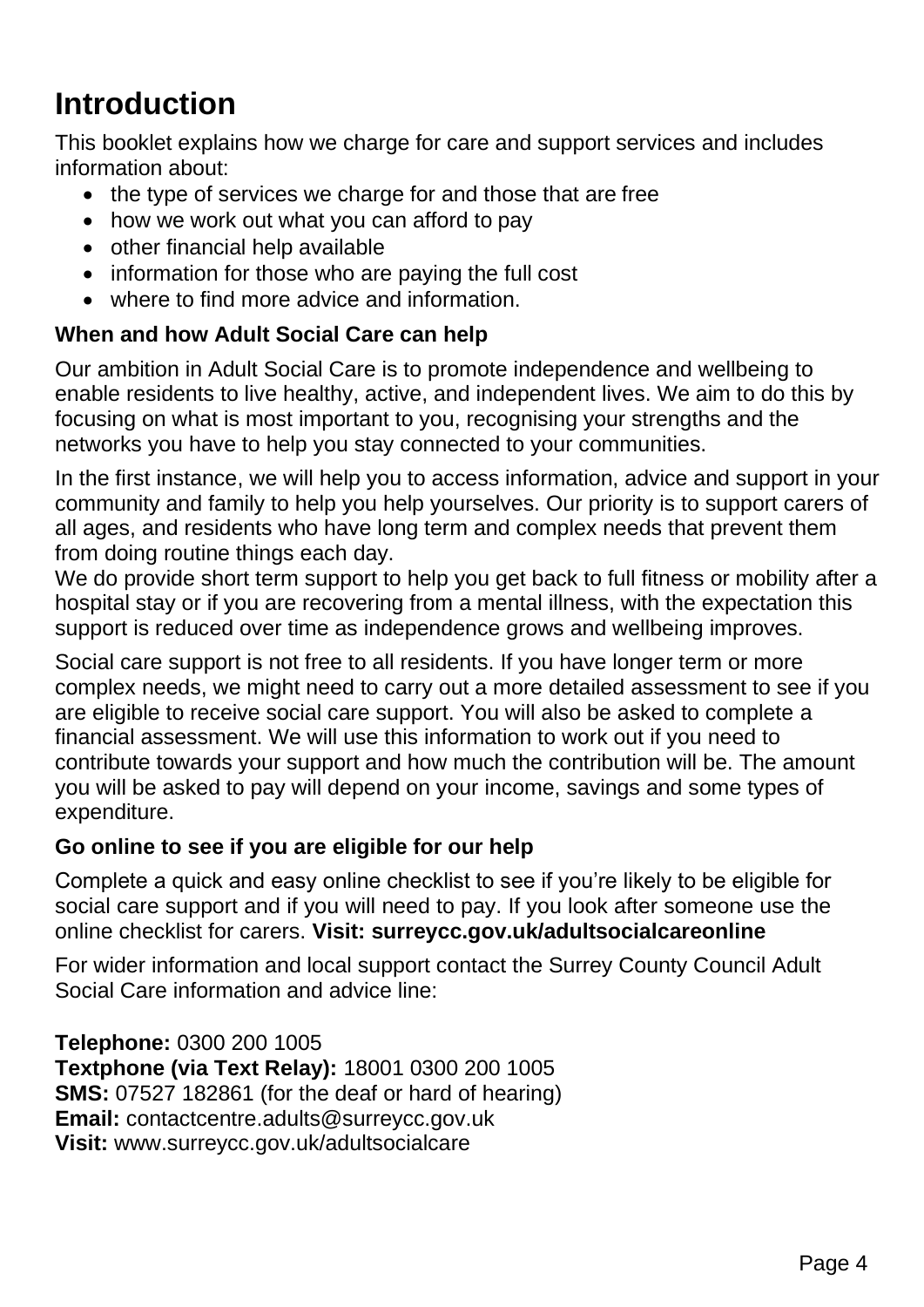# **Your personal budget**

If you are eligible for ongoing support from Adult Social Care, in most circumstances you will be given a personal budget to meet the outcomes you want to achieve. The support you choose may be provided by another organisation or person. We prefer to put you in charge of arranging your own support by giving you a direct payment. A direct payment is an amount of money to spend on support or services of your choice to meet your eligible social care needs. We will usually provide you with an account to make managing the direct payment easy. If you cannot manage a direct payment, we will discuss other options with you. If you are required to make a contribution, we will usually deduct the amount you are assessed to pay from your direct payment.

# **What services are chargeable?**

A financial assessment is required for most services such as:

- direct payments
- home care
- attendance at day care centres
- transport
- other support services in the community (including supported living and extra care housing schemes)
- residential and nursing home care (including respite and short-term breaks).

# **What services are provided free of charge?**

We do not charge for:

- assessment of your care and support needs
- carers services
- intermediate care (services paid for by the NHS)
- NHS services (NHS continuing healthcare)
- personal care provided by a state registered nurse
- assessment and reablement (up to a maximum of six weeks)
- aftercare services provided under Section 117 of the Mental Health Act
- daily living equipment and adaptations costing less than £1000
- services provided to people with Creuzfeldt Jacob Disease (CJD).

**Intermediate care** is a short stay (up to six weeks) in a care home to help rehabilitate someone after they have been discharged from hospital, or to prevent them going into hospital.

**NHS continuing healthcare** is either care in a nursing home or care in your own home, arranged and completely paid for by the local clinical commissioning group (CCG).

# **The financial assessment process**

If you receive a service that is chargeable, we will ask you to complete a financial assessment. The quickest way to find out how much you may need to pay is to use our financial assessment tool. You can complete this for your information only, or you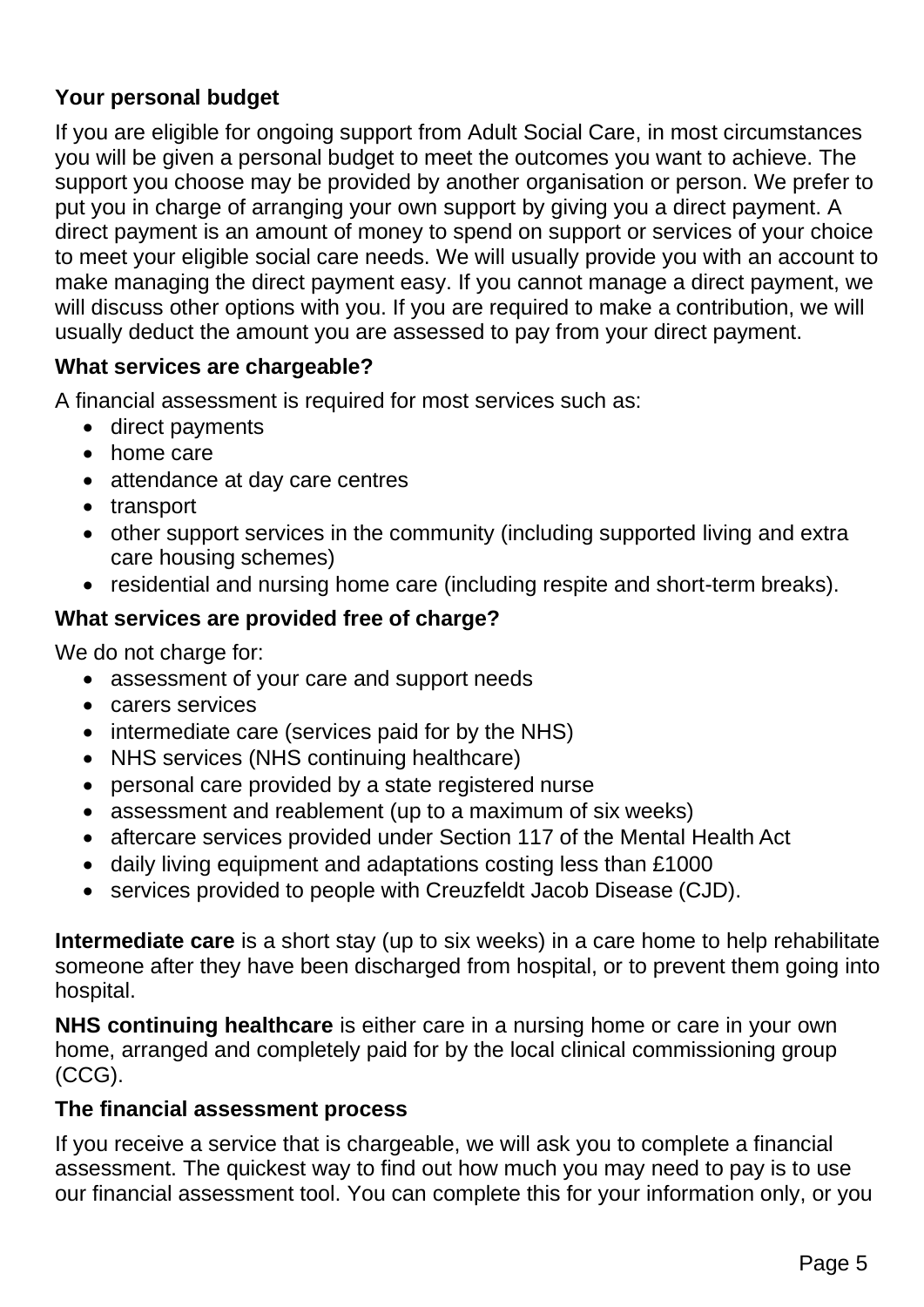can register and send us your financial assessment online. To try this out visit our website **surreycc.gov.uk/adultsocialcareonline** and click on My Financial Assessment.

Alternatively, we can carry out the assessment by telephone. We will contact you and give you the choice. You will need to tell us about your capital, income and your expenditure and this information is then used to work out how much you will need to pay. We can give benefits advice at the same time, helping to make a claim for benefits if you want us to. Free independent advice is available from a range of organisations listed from page 15.

# **What if I do not want a financial assessment?**

You have the right to refuse a financial assessment. If you do not want an assessment or if you know you will not qualify for financial help, you will have to pay the full amount. We will discuss this with you and in some circumstances you may need to make your own funding arrangements. Even if you think you will not qualify for financial assistance, it may still be worth asking us to carry out a benefit check. Many people do not claim their full entitlement because they do not know what is available. It is worth considering as some benefits are not based on your savings or income and we may be able to support you to make a claim.

If you give away money or property or spend money on expensive possessions or holidays and we think you are trying to avoid paying for your care, we can still take it into account. In certain circumstances, the person you gave the money or property to may be liable themselves for some or all of the costs of your care. This could happen if you transferred, gave away or sold an asset for less than its true value in order to avoid care and support charges.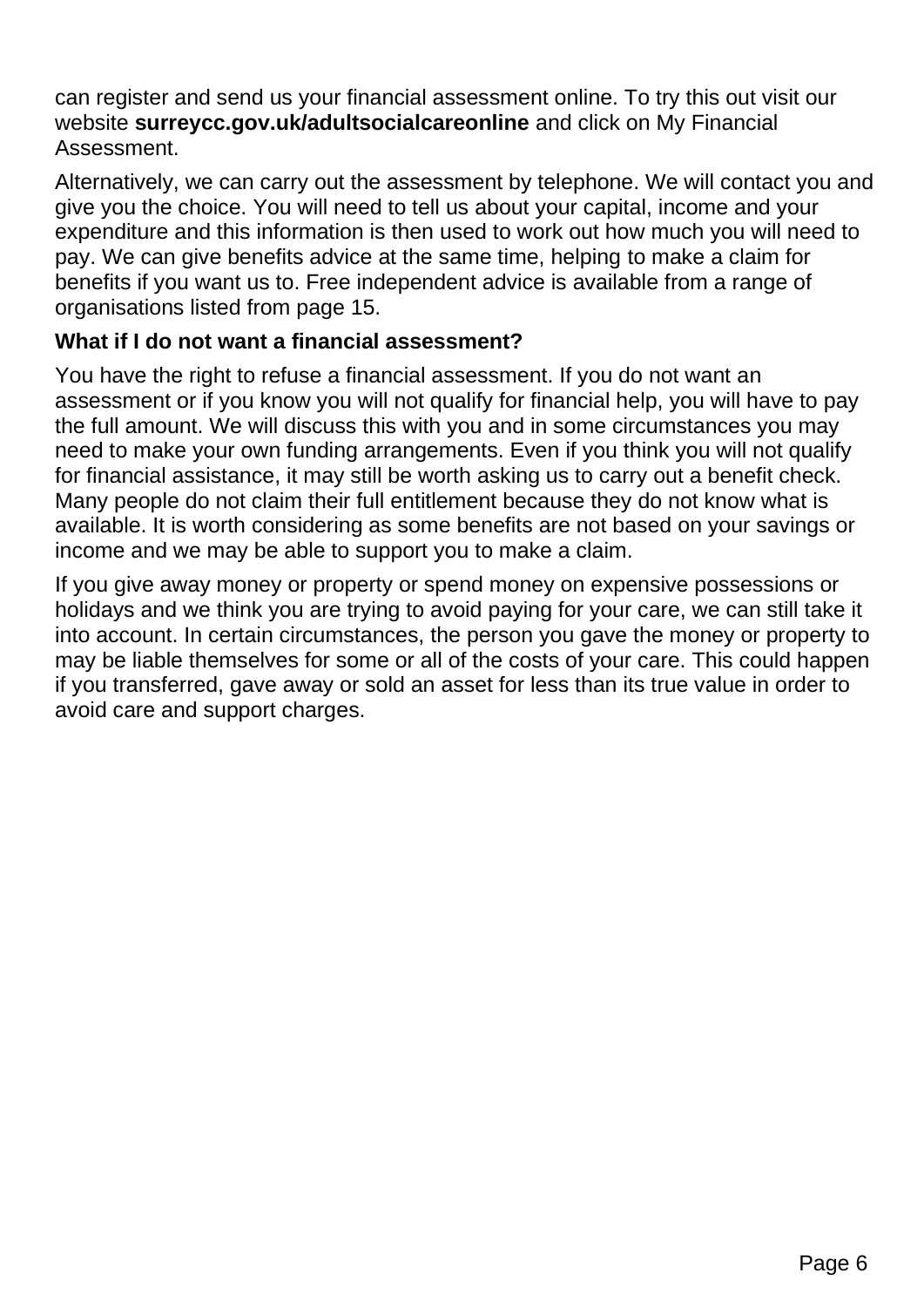# **Part 1 – Paying for community care and support services**

If you have over the upper capital limit in savings or capital, excluding the value of the home you live in, you will have to pay the full cost. The upper capital limit is currently £24,500.

If you have to pay the full cost or you will be making your own funding arrangements, you may benefit from independent financial advice. Making a decision on how you will pay for your own care can be daunting, especially if you are not aware of all the options available to you. We strongly recommend speaking to an independent financial adviser, who will be able to provide impartial advice and help you to understand the rules around funding care. You can find a financial adviser through the Society of Later Life Advisers (SOLLA). Visit their website or call their phone line for local Surrey advisers. Please note that some services they provide are free, others are chargeable. There are also local voluntary organisations that may be able to offer independent and free advice. Contact details can be found from page 15.

If you have over the capital limit, you can still ask Surrey County Council to make the arrangements for your non- residential care and support services. The council can enter into a contract to pay the care provider on your behalf and you will need to pay the council for all of the costs incurred. If the council agrees to enter into a contract with your care provider, you will be charged a one off administration fee of £300 to cover our costs. You will also be charged £15 for each week that the council continues to make these arrangements on your behalf.

If you have to pay the full cost make sure you tell us when your savings are nearing the upper capital limit. We may be able to provide financial assistance in the near future.

If you have less than £24,500 we will work out if you are able to pay towards your care and support service. Most people on a very low income will not have to pay. If you have to pay, we will tell you how much and explain how we have worked this out. Charges apply from the start date of the service provided.

# **What information will I need to give?**

Details of income, for example:

- state retirement pension
- state benefits such as Pension Credit, Employment and Support Allowance (ESA), Attendance Allowance (AA), Disability Living Allowance (DLA), Personal Independence Payments (PIP)
- private pensions
- annuities and trust funds
- any other income.

Details of savings and capital, for example:

- bank statements, building society accounts
- bonds, shares and other investments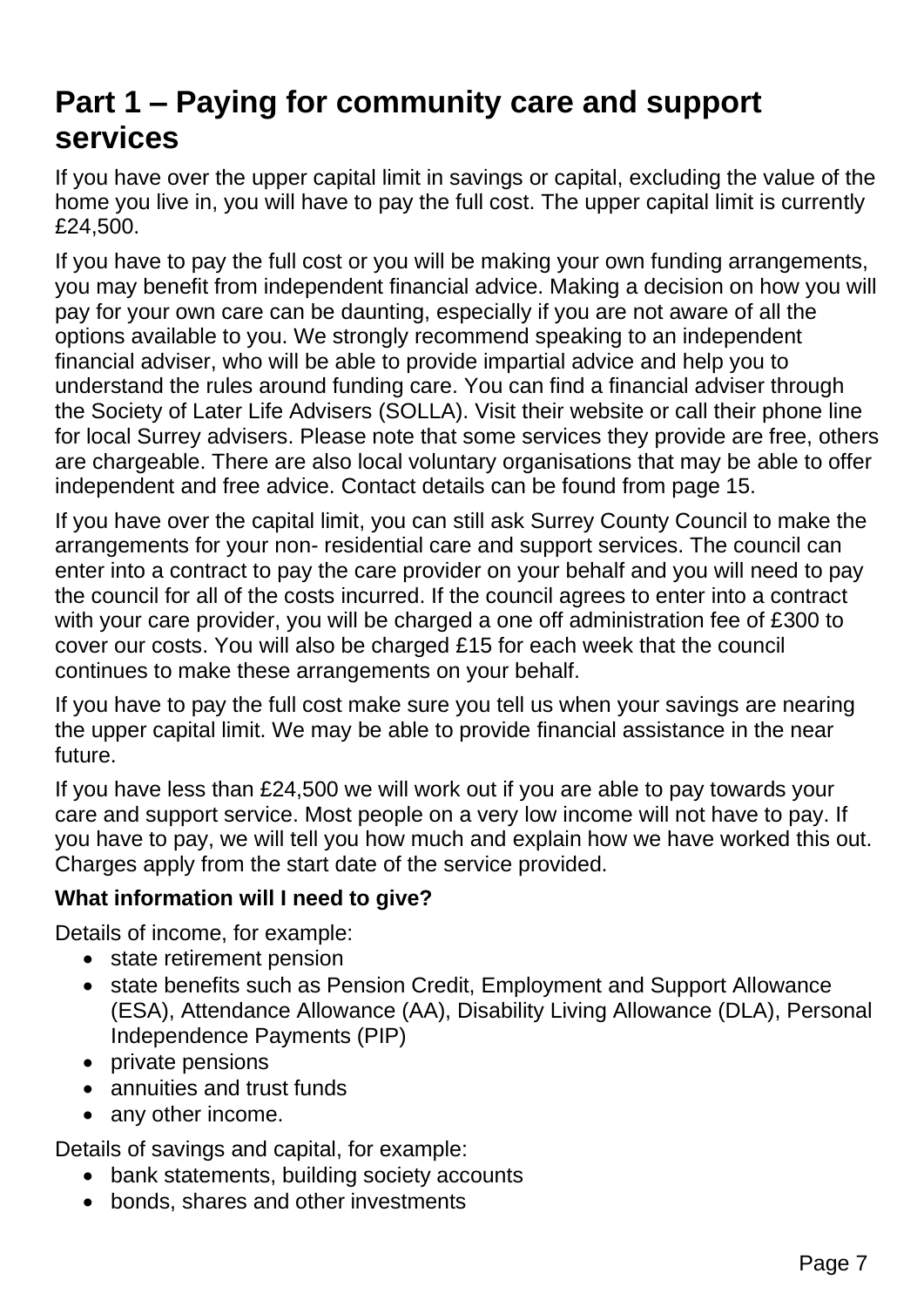- details of any property or land (other than your main home)
- any other capital or savings.

Details of expenditure, for example:

- proof of mortgage or rent payments
- council tax and water charges
- disability related expenditure (if you want to tell us about this).

# **Disability-related costs**

Many people have extra costs due to their disability. Some people find it difficult to identify these because they have been paying the extra money for a long time. We can help you to identify these costs. However, we know some people may not want to talk about these costs so we automatically allow £20 per week so that you do not have to discuss this if you do not want to. If you feel your costs are more than £20 per week, you can tell us about them. Different people have different needs and we will assess you as an individual. You should consider all of the extra things you pay for because of your disability. Below is a list that will help you to tell us about everything.

Here are a few examples of some extra costs you may have;

- extra heating
- extra laundry
- extra clothing or bedding
- special clothing or footwear
- special diet
- private payments for cleaning, garden maintenance and domestic help
- special equipment
- extra transport costs
- community alarm system.

In some cases we will ask you to provide proof of these extra costs.

# **How is the charge calculated?**

We will look at your income, which will include most state benefits, pensions, disability benefits and income from most other sources. We will then deduct a Minimum Income Guarantee allowance and then deduct your essential expenses. The amount of income remaining will be the amount we will ask you to pay towards your care and support.

# **Minimum Income Guarantee allowance**

An allowance is given in the assessment to cover the costs of everyday living. This allowance is taken from government guidance and will depend on your age, disability and family circumstances. We will tell you the amount when we confirm whether or not you will be required to pay.

#### **When will I know how much I have to pay?**

The quickest way is to complete a financial assessment online. To try this out visit our website **surreycc.gov.uk/adultsocialcareonline** and click on My Financial Assessment. Alternatively, we can complete an assessment over the telephone.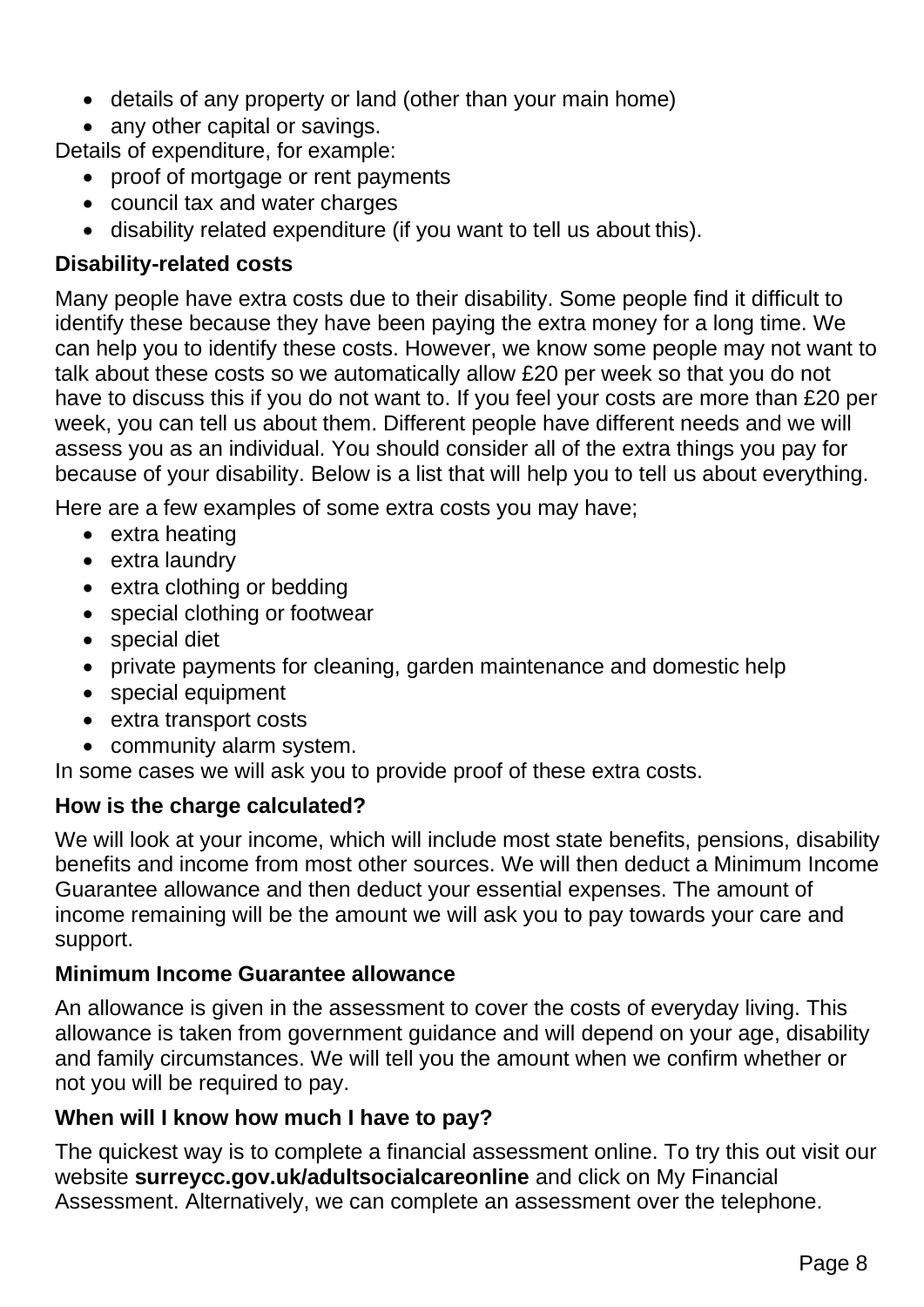# **What if I do not agree with the charge?**

If you feel the charge is more than you can afford you can ask us to review it. You may feel we have not allowed for all of the expenditure you told us about for example, or you may have thought of something you did not tell us about previously. We will look at your assessment again and this is called a review. We will tell you the outcome of the review and will explain our decision in writing.

If you still feel the charge is more than you can afford, you have the right to appeal. The Surrey Disabled People's Partnership and non-profit provider Matrix offer an advocacy service to help you request a review of the decision. See page 17 for contact details. We will give you more information about how to appeal when we confirm the outcome of the review. The appeal decision is final. If you are not happy with the outcome of the appeal, or if you feel you have been treated unfairly, you can make a complaint. We will send details of the complaints procedure with the outcome of the appeal.

# **How do I pay for my care?**

We will usually send you a statement each month that will show how much you are required to pay. It will also give you information on how to make your payment.

The county council's preferred method of payment is by Direct Debit. It is the easiest way to pay for your care. A Direct Debit is an instruction from you to your bank or building society, authorising us to collect varying amounts from your account to pay for your assessed charge. A Direct Debit guarantee is provided which means you'll get immediate money back from your bank in the event of an error, advance notice if the date, frequency or amount changes and the right to cancel at any time. A Direct Debit form will be sent to you with your first statement.

If you are receiving your support by direct payment, we will usually deduct the charge from this so that you do not need to make a separate payment to us.

#### **Changes that may affect your weekly charge**

If you receive less support than previously agreed in any week, it may make a difference to the amount you pay for that week. In some cases it may not make a difference however, for example if your assessed charge is low compared to the actual cost of the service. The charge to you will only be reduced if the actual cost of care provided falls below the amount you have been assessed to pay. You will never be required to pay more than the actual cost of care and support you receive. For example:

Martin has been assessed to pay £15 each week towards the cost of his support. His actual weekly cost is £200. Martin has been in hospital and has only received a few hours care this week, costing £45. He will still have to pay £15, as the cost of the care received is more than his assessed charge.

Monica has been assessed to pay £75 each week. Monica is going to stay with her parents for the weekend. She will only receive £60 worth of care and so her charge will be reduced to £60 for that week.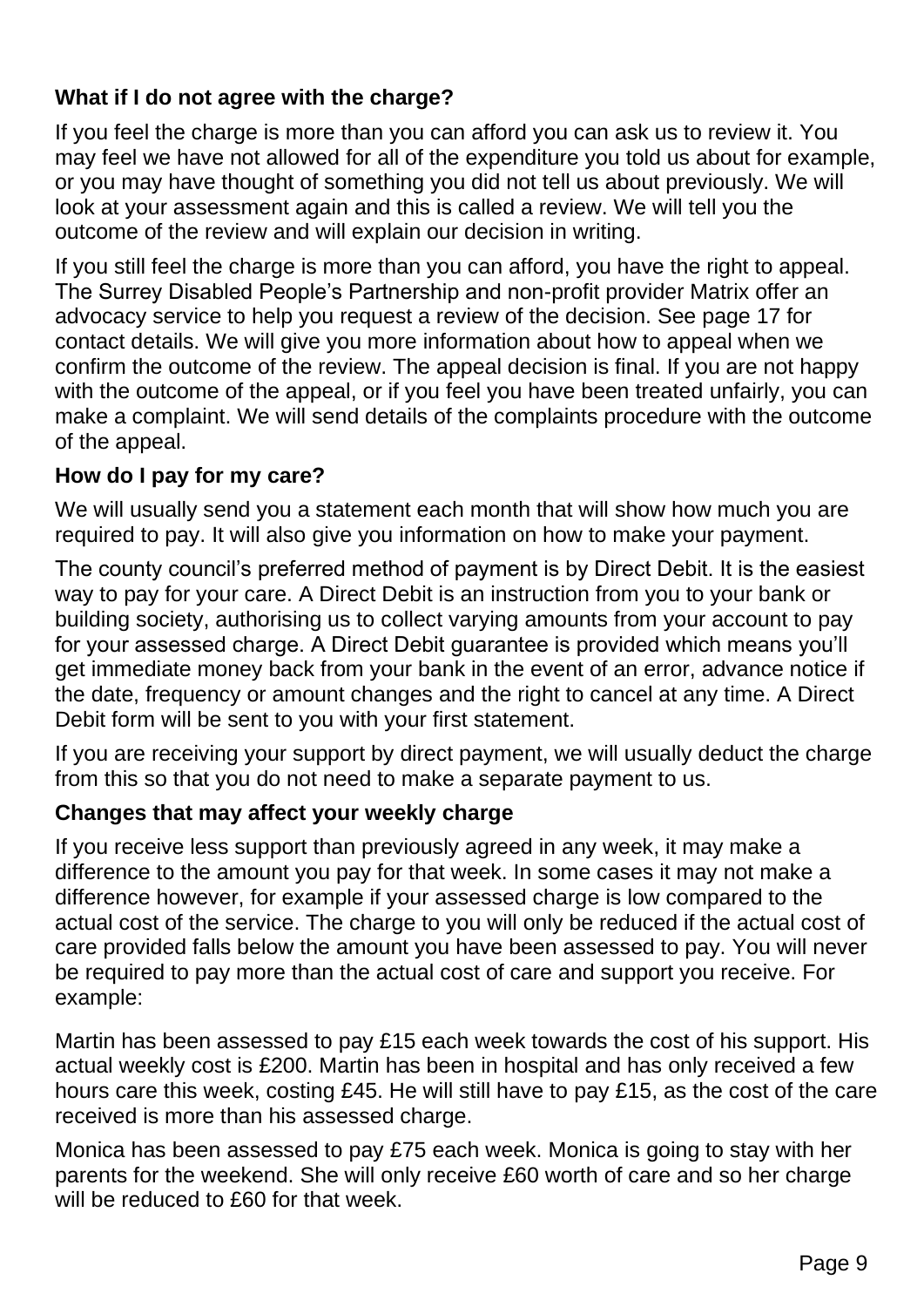# **What if I cannot pay?**

If at any time you find yourself in circumstances that make it difficult for you to pay, you should tell us about this as soon as possible. It may be that your circumstances have changed and we need to look at the charge again. If you have other money problems such as debts for example, we can tell you where to get free and confidential advice.

# **Making future decisions**

You may want to prepare for a time when you can no longer manage the running of your day-to-day affairs or deal with paperwork yourself. If you want to choose someone now that you trust to make those decisions on your behalf, you can ask one or more individuals to become your Lasting Power of Attorney.

#### **Lasting Power of Attorney**

A Lasting Power of Attorney can deal with things such as your property and financial affairs or make decisions about your health and wellbeing, at a time when you no longer want to or may lack the capacity. You can appoint a Lasting Power of Attorney yourself by obtaining a form from the Office of the Public Guardian or you may want to seek advice from a solicitor who is experienced in preparing these forms.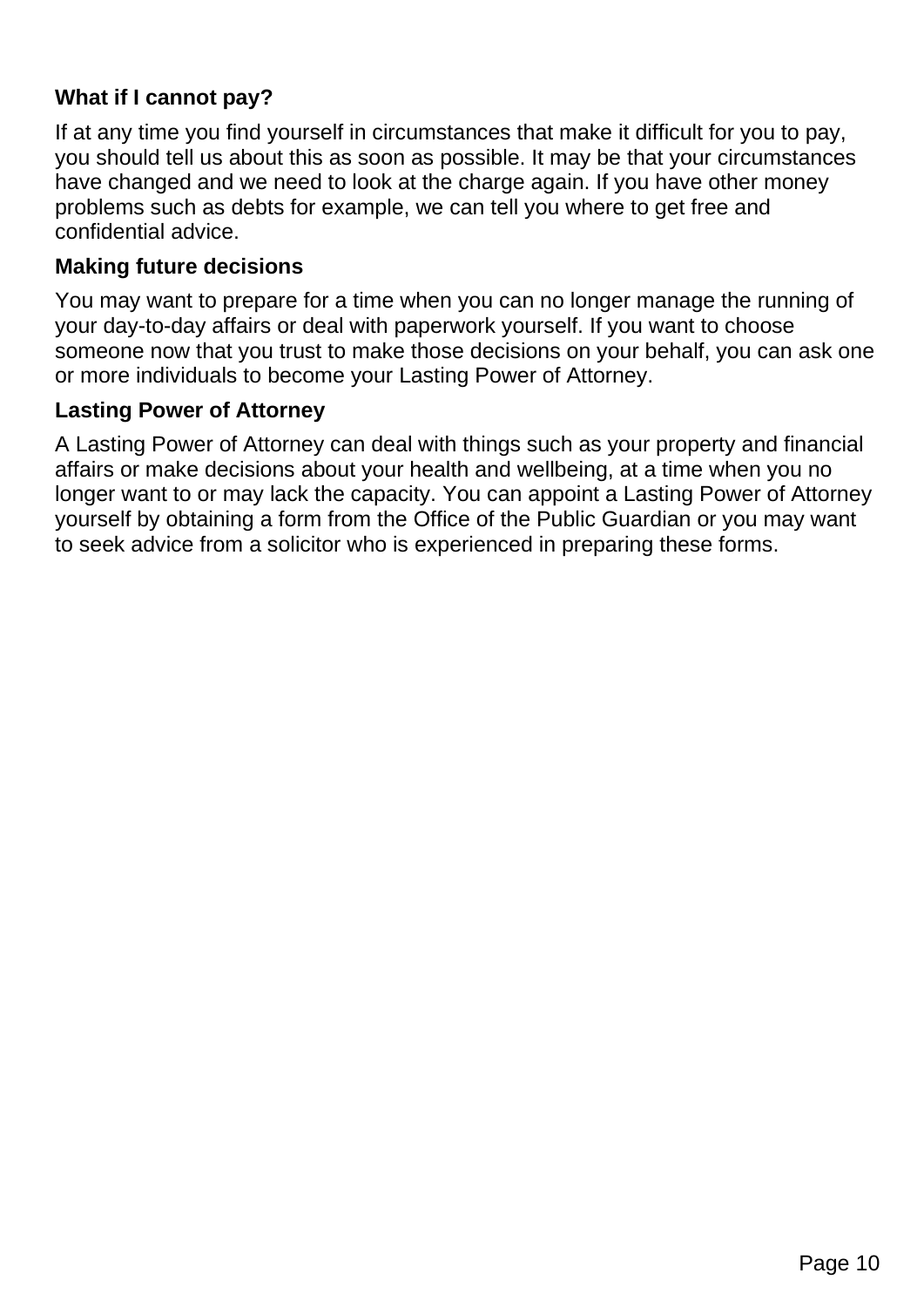# **Part 2- Paying for residential and nursing home care**

If we arrange for you to go into a residential or nursing home, you will usually have to pay a contribution towards the cost of living there. Charges are payable from the day you enter the care home. The amount you will be asked to pay will depend on your income and capital. It will also depend on whether your stay in the home is temporary or permanent.

# **How much capital can I have if I go into a care home?**

Capital includes, for example, money in the bank, building society accounts, stocks, shares, bonds, national savings, property, and land.

If you have:

- more than £23,250, you will have to pay the full cost
- between £14,250 and £23,250, you will have to pay £1 weekly for every £250 or part of £250 over £14,250 (in addition to a contribution from your income)
- less than £14,250, we do not take your savings into account.

# **What happens if I have to pay the full cost?**

If you are thinking about going into a care home on a permanent basis, we suggest you ask us for an Adult Social Care assessment to help you decide the best way in which your care and support needs can be met. We can give you information about the range of local homes, to help you decide which home will suit your needs. We can also advise whether you could continue to live in your own home with the right level of support and help you to access these services.

It is also important that you obtain independent financial advice to help you make the right decision about funding your care. You need to choose a home you can continue to afford. Some people select an expensive home and then use up all their savings. The council will only pay for accommodation at the usual rate to meet the level of care for a person's needs. If the home you choose costs more than this amount, we would usually expect to pay to meet your care and support needs, you will have to find someone who can pay the difference. Alternatively, you may have to move to a cheaper home.

We can give you advice on the state benefits you might be entitled to claim and we can help with your support planning, but we cannot give you financial advice.

An independent financial adviser will have access to the full range of financial products available, to help you make the important financial decision about care planning. Some may charge for this service. Some financial advisers are accredited with SOLLA – The Society of Later Life Advisers. These advisers hold appropriate financial, tax planning, equity release and long term care qualifications. They specialise in providing products for people planning for later life.

You can access SOLLA accredited advisers on their website **[www.societyoflaterlifeadvisers.co.uk](http://www.societyoflaterlifeadvisers.co.uk/)**. Simply enter your postcode to find a list of advisers near to you or call their phone line. See page 18.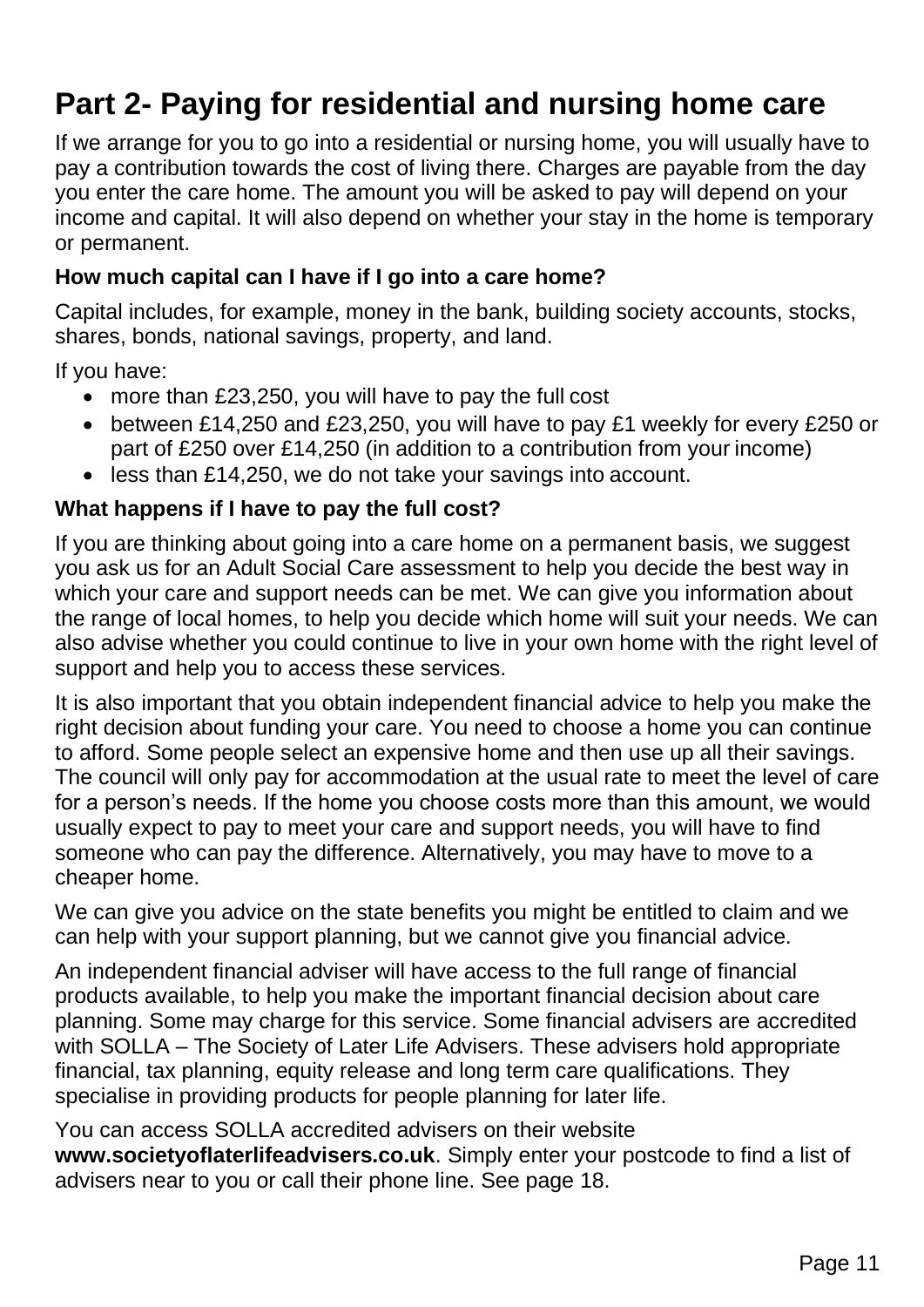If you believe your capital is likely to fall below £23,250, you should contact us to arrange a full financial assessment. It is best to contact us when your savings are approaching the upper capital threshold, rather than wait until they fall below the limit.

# **Do I have to pay for nursing care?**

If you need to live in a nursing home you will get the nursing element of your care paid for by your local clinical commissioning group (CCG). This is known as NHSfunded nursing care. NHS-funded nursing care is care provided by a registered nurse and is different to personal care. A nurse will

assess you to see how much the clinical commissioning group will pay.

If your overall care needs are mainly health related, you may be able to get NHS continuing healthcare. Your social care practitioner can advise you on who to contact if you think you may be entitled to continuing care.

# **What if I own property?**

**Temporary residents:** we do not take into account the value of the home you live in. If you own any property or land other than the home you live in, we will take its value into account from the day you enter residential or nursing care. If the value of the second property or land is more than £23,250, you will have to pay the full cost.

**Permanent residents:** when you move permanently to a home we will usually take into account the value of your property after the first 12 weeks. If you own the property jointly, we will only take the value of your share into account. If you own a second property, we will take its value into account from the date of admission.

There are circumstances where we must not take your property into account.

We will not take your property into account if it remains occupied by:

- your partner or spouse
- a relative aged over 60
- a relative aged under 60 who has a disability
- a divorced or estranged partner with a dependant child
- a child under 16 maintained by you.

# **What is the '12 week property disregard'?**

If we take your home into account, we will ignore its value for the first 12 weeks; starting from the date you first became a permanent resident. This is to give you time to decide what you are going to do with your former home. During this period, you must contribute towards your care from income and other capital. You will also have to continue to maintain the property and meet any ongoing costs that arise.

# **What happens after the '12 week property disregard'?**

After the '12 week property disregard', you will usually need to make your own funding arrangements. You will need to make a decision on how you will fund the full cost at the end of the property disregard and you will need to put these arrangements in place. We strongly recommend that you take independent advice at the earliest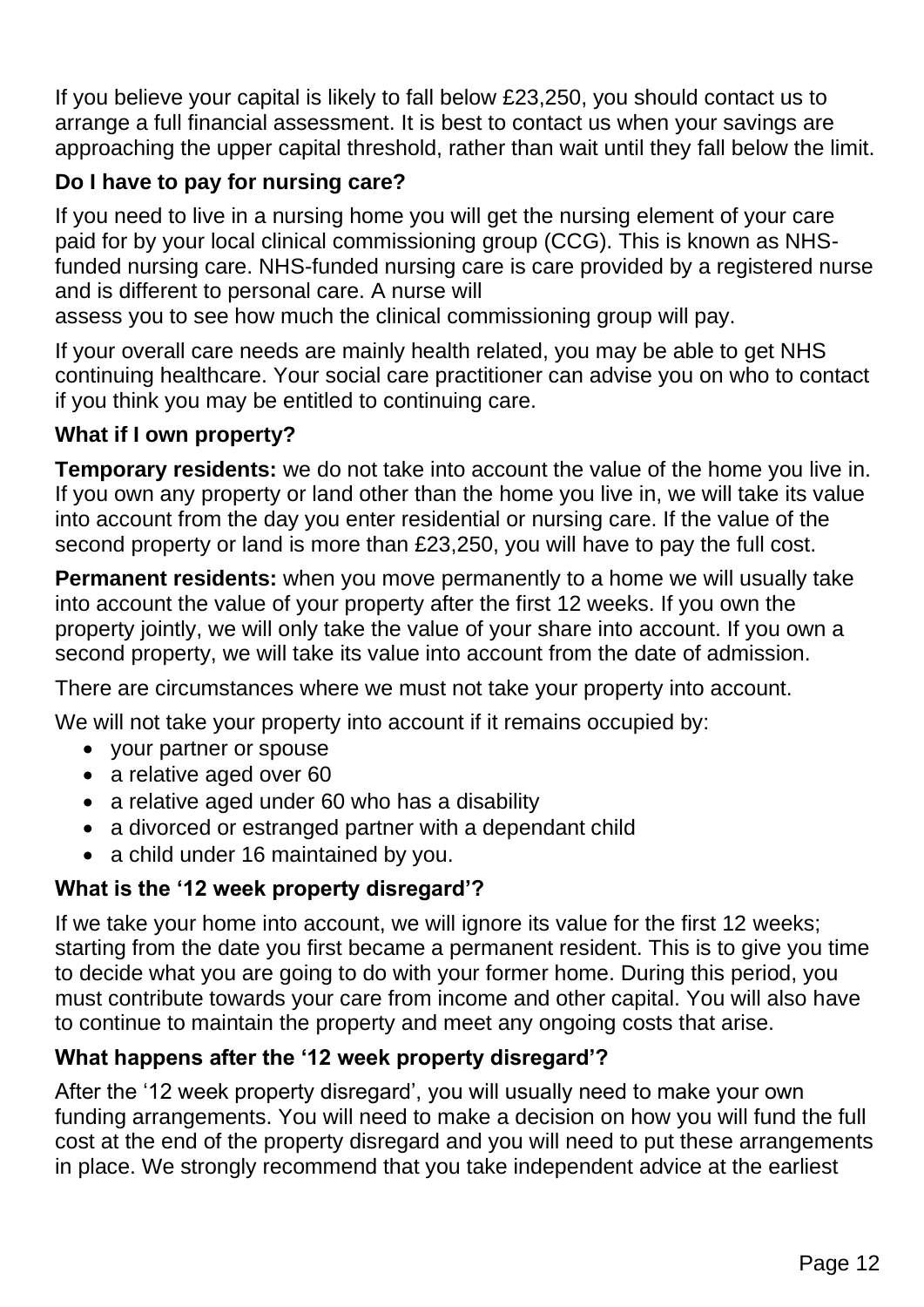opportunity to decide how you are going to pay for this. See page 15 – 'What are my options if my property is included?'

# **What happens if I give property away?**

If you give property away and we think you were trying to avoid paying for your care, we will still take it into account. In certain circumstances, the person you gave the property to may be liable themselves for some or all of the costs of your care. This could also happen if you transferred or sold the property for less than its true value in order to avoid care charges.

# **What income do you include?**

We take most income into account if you are in residential care. However, we do disregard or partly disregard some income, depending on whether you are a permanent or temporary resident. For example, we disregard the mobility component of Disability Living Allowance (DLA) and Personal Independence Payments (PIP) from all assessments and we do not take into account Attendance Allowance, DLA (care component) or PIP (daily living component) if you are a temporary resident.

# **How much income do I keep?**

We make deductions and allowances each week, such as:

- £25.65 for personal expenses
- up to £5.90 from Savings Credit
- £10 of a war widows or war widowers pension
- 50% of an occupational or private pension if it is to be made available to your spouse at home
- any charitable payment you receive.

If you are a temporary resident we can allow for some of your housing costs. We can allow for your share of mortgage or rent payments, council tax, water rates and buildings insurance. Surrey County Council allows an extra £20 each week, up to a maximum of eight weeks, for any other expenditure you may have.

#### **Will I be entitled to any welfare benefits?**

We will look at the information you give us and will tell you if we believe you are entitled to claim any benefits. It is important that you claim any benefits to which you are

entitled, as we include them in the charge we ask you to pay. We will offer to help you make a claim if you need us to.

If you are already in receipt of welfare benefits you must tell the Department for Work and Pensions about any change in your circumstances that affects your entitlement. This is particularly important if you go into hospital or a care home.

# **What if the home I choose costs more than the council will pay?**

If you choose a home that charges more than the council could expect to pay for the type of accommodation that could meet your eligible care and support needs, you will have to find somebody to pay a top-up. A top-up is the difference between the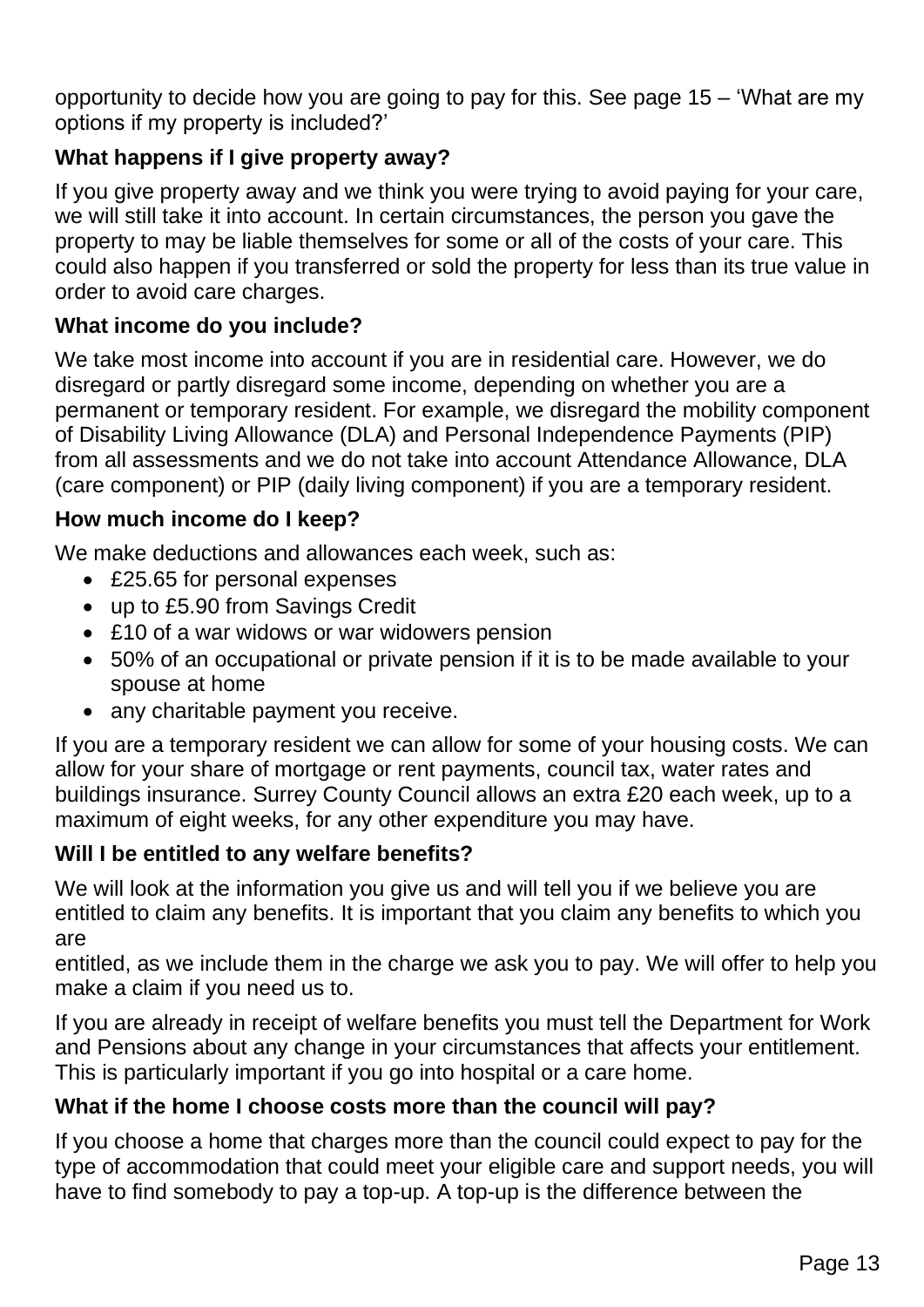amount we would pay and the cost of the home you choose. Family or friends can pay a top-up on your behalf, but the council must be satisfied that the person paying can afford to continue payments throughout the duration of your stay.

If we are taking your property into account and you can afford to, you can pay it yourself. If you enter a Deferred Payment Agreement with the council, you can defer the top- up until such time as the deferred debt becomes payable.

More information is available in our 'The Deferred Payments Scheme' leaflet.

# **How do you calculate the charge?**

We add the total of your income to any income from capital that you may have. We then deduct any allowances to calculate how much you must pay towards your care fees.

Charges become payable from the day you enter the care home and we will write to explain how the charge has been calculated. We will review the amount you are required to pay annually in line with any changes to your income. We will write to you if the amount we require you to pay changes.

# **What if I disagree with the amount you ask me to pay?**

If you feel we have made a mistake or that the charge is more than you can afford, you can ask us to review the assessment. If we have made a mistake or overlooked something we will correct it. We will explain the outcome of the review to you in writing. If you still feel the charge is more than you can afford, you can ask for an appeal. You need to tell us why you cannot afford to pay the charge and we will look at it again. If you are not satisfied and feel we have treated you unfairly, you can make a formal complaint.

If you still feel the charge is more than you can afford, you have the right to appeal. The Surrey Disabled People's Partnership and Matrix provide an advocacy service to help you request a review of the decision. See page 17 for contact details.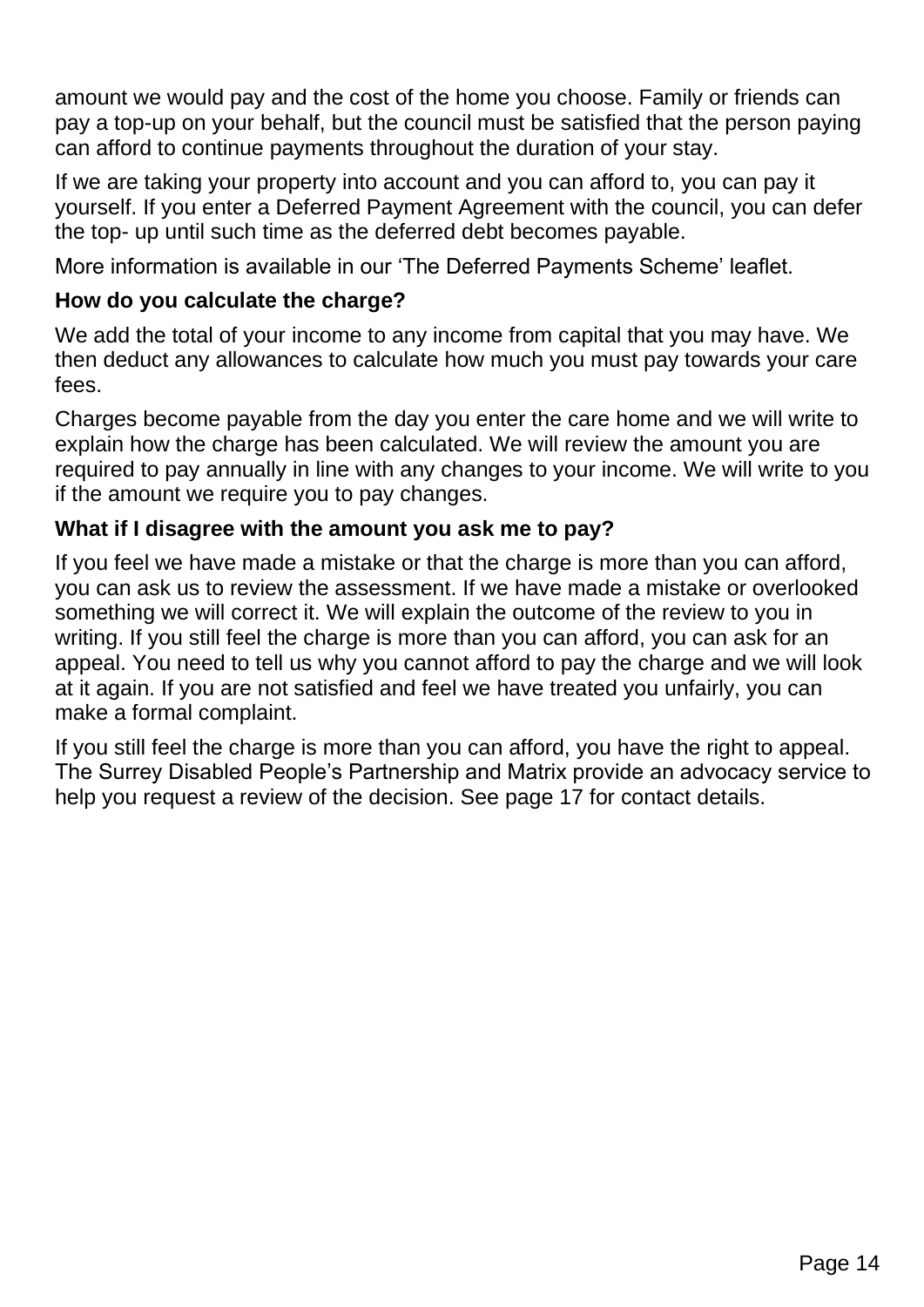# **Part 3 - What are my options if my property is included?**

The county council must follow regulations set by the government and these regulations can be complex. Whilst we can give you information, the county council cannot give you financial advice. It is very important that you take independent advice to find out all the options available. Everybody's circumstances are different, and we suggest you obtain help in deciding which solution is best for you.

# **If you do not want to sell your property**

You may decide to raise the money you need in other ways; by renting out your home, for example. The rental income may allow you to fund your care without the need for a loan. Whether you can do this will depend on your income, how much the fees are and whether anyone else can help you. You will need to consider expenses such as the maintenance and insurance of the property.

There are various options available for you to consider:

- you may have family or friends who are willing to contribute towards the cost of your care
- you may decide to raise the money by taking out a loan, an annuity, a home income plan or some other type of equity release scheme
- you may decide to apply for the council's deferred payment scheme.

Before making a decision, you should obtain advice about the effect on any benefits you may be claiming. For example, you may not be able to claim Pension Credit or Income Support if your property is not up for sale. This is because the Department for Work and Pensions (DWP) will count the value of your property as capital. However, you will be able to claim Attendance Allowance or Disability Living Allowance.

# **What if I want to sell my home but cannot afford the fees until it is sold?**

You may decide that you want to sell your home straight away in order to pay for your care. If you decide to do this, you may have enough capital and income to pay the fees in full whilst you are waiting for the property to sell. If the property takes longer than expected to sell, or you cannot afford to pay the full fees until it is sold, you can apply for the deferred payment scheme.

#### **What is the deferred payment scheme?**

The deferred payment scheme is designed to help if you have been assessed to pay the full cost but you cannot afford to pay the full amount immediately because your capital is tied up in your home. Deferring payment of your care and support fees can delay the need to sell your home; providing peace of mind during a time that can be challenging. The scheme is a type of loan that offers you the opportunity to 'defer' paying the full cost until a later date. If you are eligible for the scheme, the council will help you to pay the amount you cannot afford to pay each week, using your home as security.

The council will work out how much you can afford to pay each week towards the cost of your care home fees, based upon your income and other capital. The council will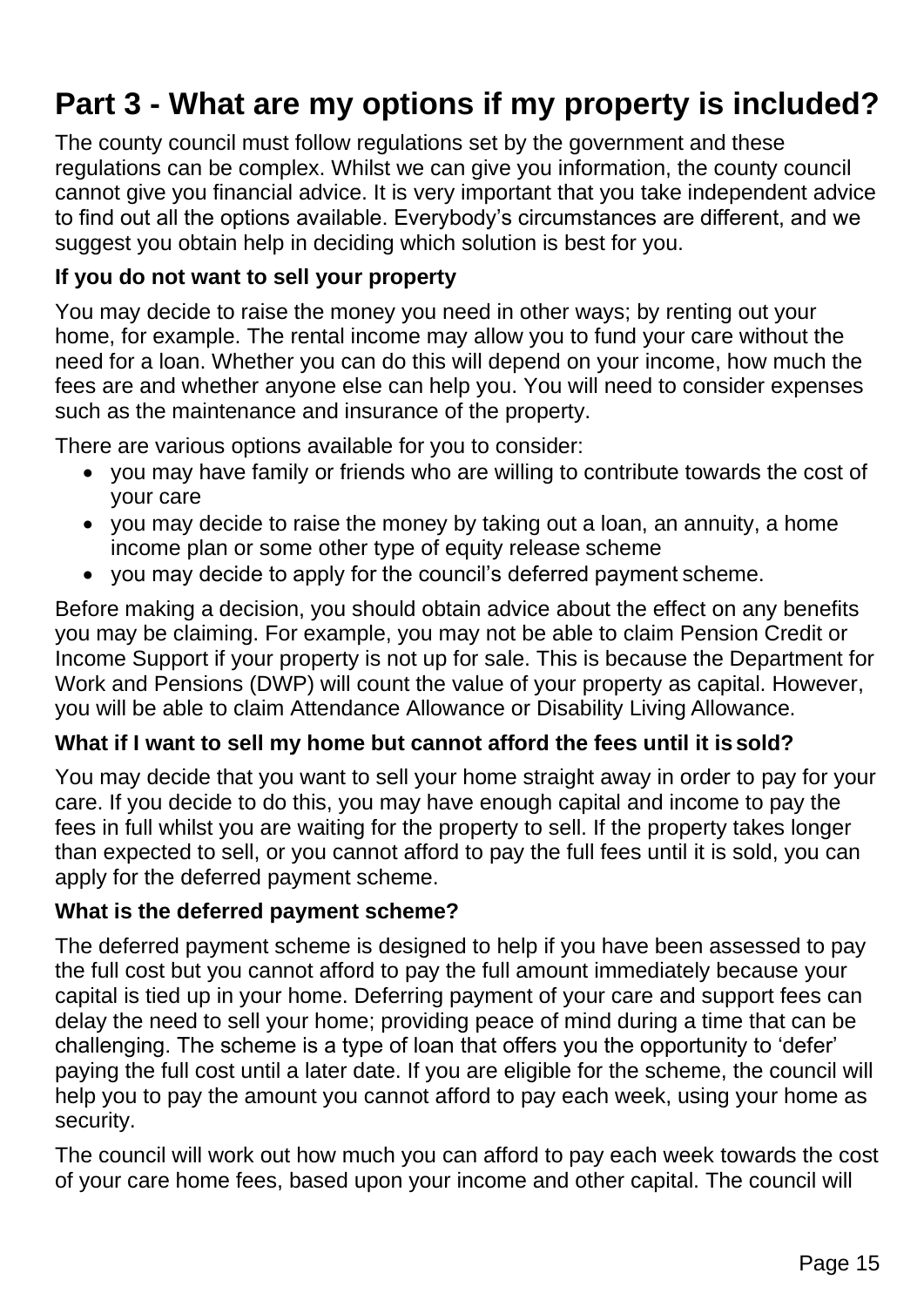then pay the difference between your 'assessed weekly contribution' and the actual cost of the care home. The part that the council pays on your behalf is the 'deferred payment'. The deferred payments build up as a debt, which is repaid when your house is sold. If you decide not to sell your property during your lifetime, the debt must be repaid to the council from your estate after your death.

More information is available in our 'The Deferred Payments Scheme' leaflet.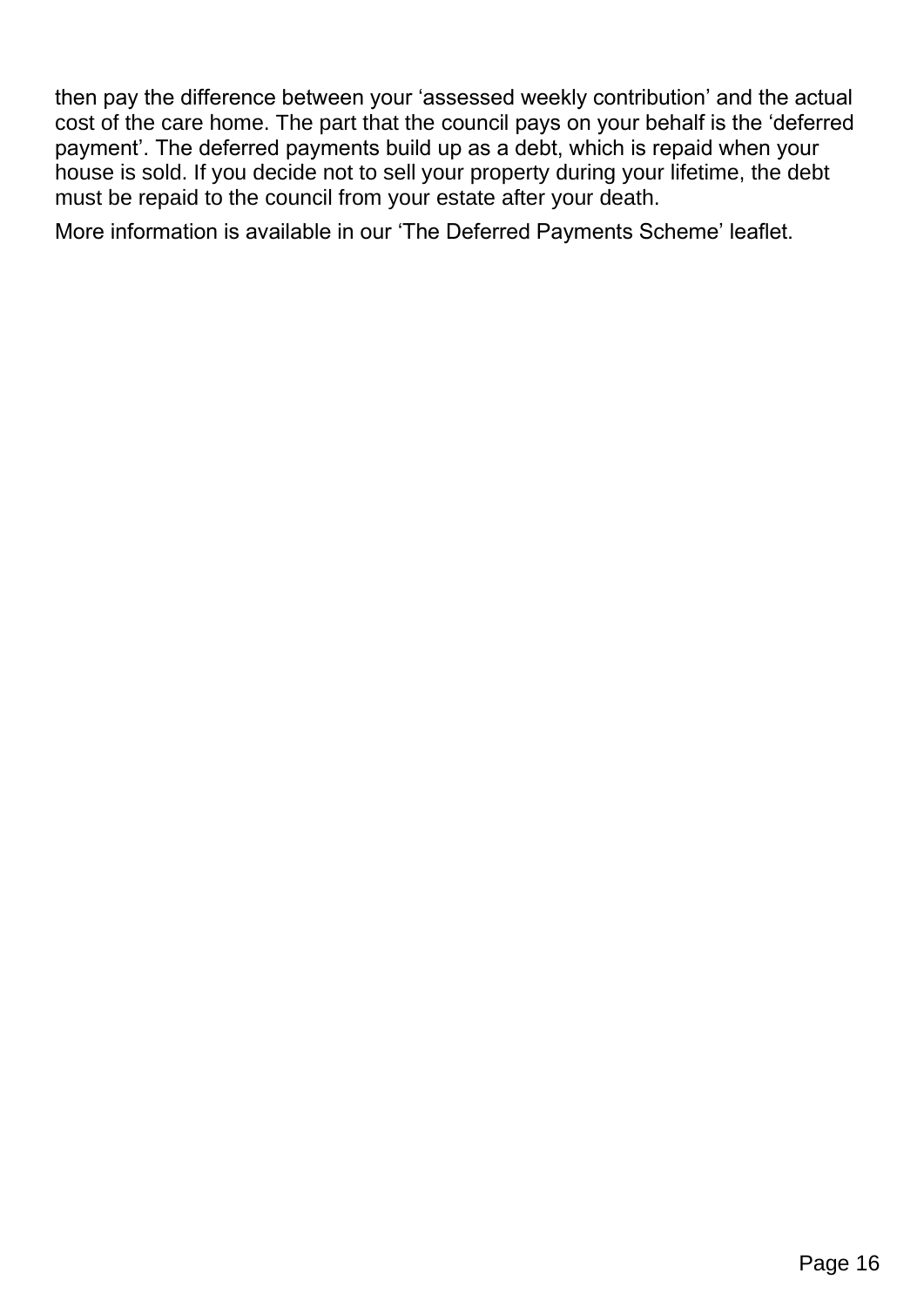# **Useful contacts**

# **Action for Carers Surrey**

The first stop for free, independent information and advice for local carers and access to support and services. Telephone: 0303 040 1234 Fax: 01483 303 958 Email: [info@actionforcarers.org.uk](mailto:info@actionforcarers.org.uk) **[www.actionforcarers.org.uk](http://www.actionforcarers.org.uk/)**

#### **Advocacy services**

Advocacy in Surrey is for people who face difficulties in being involved, having their voice heard and have no other independent person to help them do so. Telephone: 0300 0307333 Text: 07561 392818 Email: [info@advocacyinsurrey.org.uk](mailto:info@advocacyinsurrey.org.uk) **[www.advocacyinsurrey.org.uk](http://www.advocacyinsurrey.org.uk/)**

# **Age UK Surrey**

Provides information and advice on benefit entitlement and support, help at home and on staying independent and connected to local communities. Telephone: 01483 503414 Fax: 01483 454614 Email: [enquiries@ageuksurrey.org.uk](mailto:enquiries@ageuksurrey.org.uk) **[www.ageuk.org.uk/surrey](http://www.ageuk.org.uk/surrey)**

#### **Alzheimer's Society**

Provides support and information for people living with Alzheimer's disease or any other dementia.

**East Surrey** Telephone: 01372 729988

**Mid Surrey** Telephone: 01306 883425

**North West Surrey** Telephone: 01483 753651

**South West Surrey** Telephone: 01428 654710

Email: [surrey@alzheimers.org.uk](mailto:surrey@alzheimers.org.uk) **[www.alzheimers.org.uk](http://www.alzheimers.org.uk/)**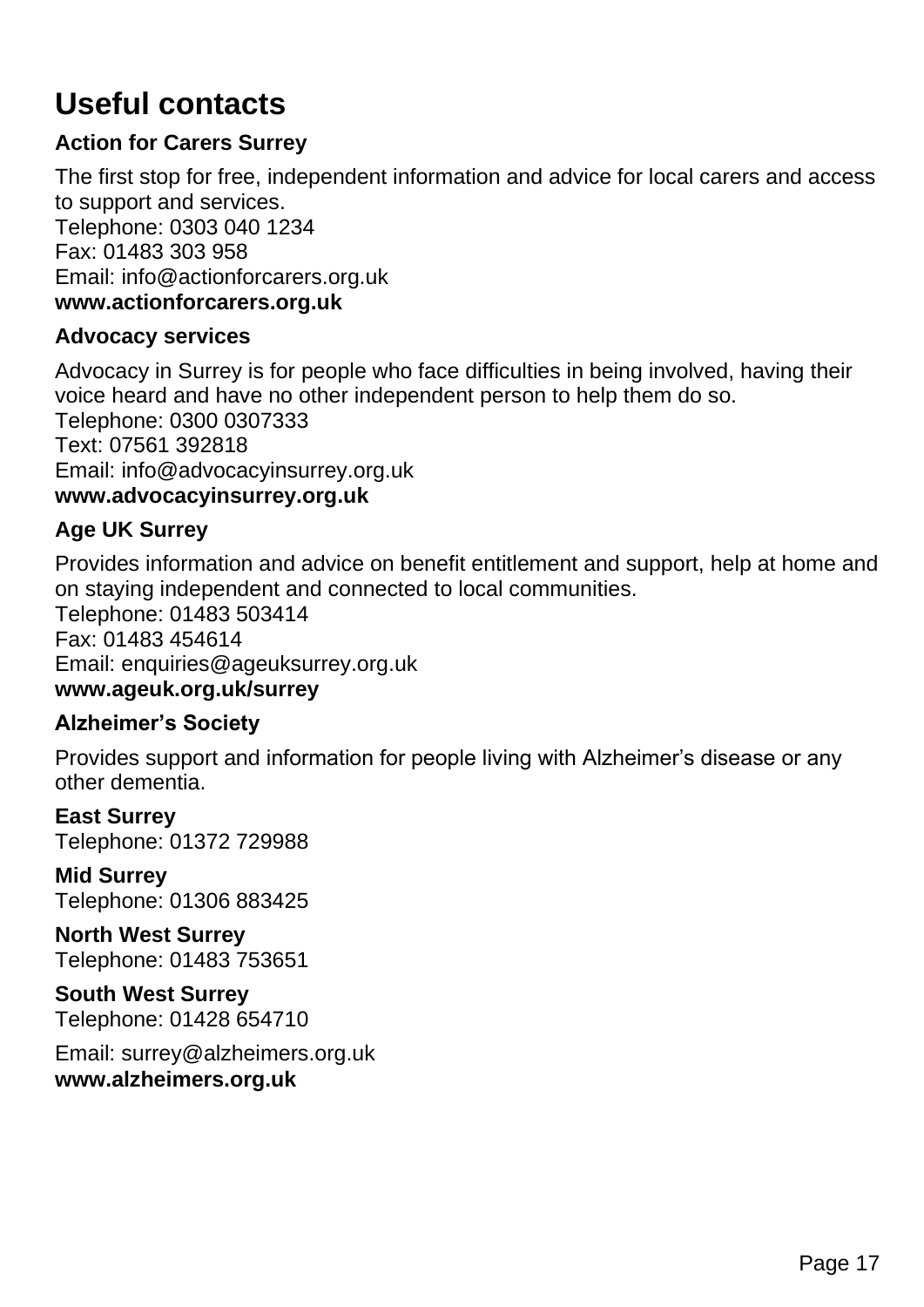# **Care Quality Commission**

Responsible for the registration, inspection, and complaints of care homes. Telephone: 03000 616161 Email: [enquiries@cqc.org.uk](mailto:enquiries@cqc.org.uk) **[www.cqc.org.uk](http://www.cqc.org.uk/)**

# **Citizens Advice Surrey**

Provides general and individual advice, including advice on benefits and debt management.

Email: [citizenadvicesurrey@cabnet.org.uk](mailto:citizenadvicesurrey@cabnet.org.uk)

# **[www.casurrey.org.uk \(](http://www.casurrey.org.uk/)to find your local branch)**

# **Department for Work and Pensions (DWP)**

Responsible for welfare benefit information and claims. Local offices can be found on the website **[www.dwp.gov.uk.](http://www.dwp.gov.uk/)**

#### **Pension Service** Telephone: 0800 731 0469

**Job Centre Plus** Telephone: 0800 055 6688

# **Disability and Carers Service**

Part of the DWP - deals with benefit claims for disabled people and carers. Telephone: 0800 1214 600 (Attendance Allowance, Disability Living Allowance and Carers Allowance)

# **Money Advice Service**

Provides free and impartial money advice as an independent service set up by government. Telephone: 0800 138 7777

Email: [enquiries@moneyadviceservice.org.uk](mailto:enquiries@moneyadviceservice.org.uk)

#### **[www.moneyadviceservice.org.uk](http://www.moneyadviceservice.org.uk/)**

# **SOLLA (Society of Later Life Advisers)**

Financial advisers accredited with SOLLA specialise in providing products for people planning for later life. Telephone: 0300 2020 454 Email: [admin@societyoflaterlifeadvisers.co.uk](mailto:admin@societyoflaterlifeadvisers.co.uk)

# **[www.societyoflaterlifeadvisers.co.uk](http://www.societyoflaterlifeadvisers.co.uk/)**

# **Step Change Debt Charity**

Provides free debt advice and practical help and support for however long it's needed.

Telephone: 0800 138 1111 Email: [www.stepchange.org/send-us-an-email.aspx](http://www.stepchange.org/send-us-an-email.aspx) **[www.stepchange.org](http://www.stepchange.org/)**

#### Page 18